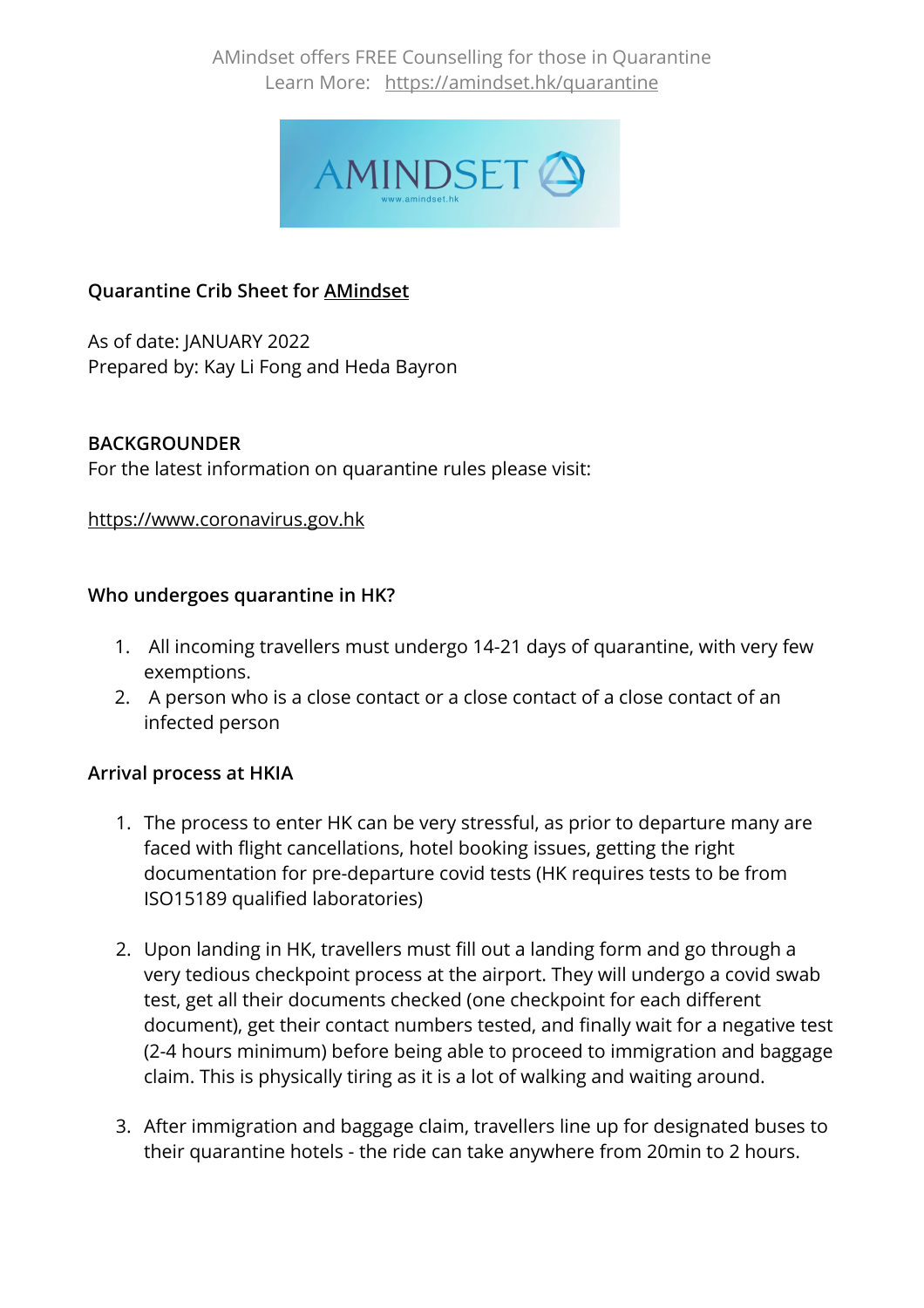### **Who gets sent to Penny's Bay?**

- 1. Persons who are close contacts or close contacts of a close contact (for Delta/Omicron) of someone who tested positive
- 2. Persons who arrived from an A+ country will spend their first 4/7 days of quarantine in PB
- 3. Persons who, during their hotel quarantine, violated their quarantine order (e.g. by stepping out of their hotel rooms
- 4. Some domestic helpers, for 21 days quarantine

Please note that the situation is constantly evolving, and changes are implemented with very short notice, so make sure to read the latest up to date information on the government website stated above.

For more details on quarantine rules and logistics, read this FAQ:

https://www.chp.gov.hk/files/pdf/faq\_for\_close\_contacts\_eng.pdf

# **TYPICAL QUARANTINE PATHWAYS**



*NEGATIVE*: RELEASE AFTER Q ORDER EXPIRES

*POSITIVE*: HOSPITAL / SUCCESSIVE NEGATIVE TESTS / POST-RECOVERY HOTEL / RELEASE

# **BEFORE GOING INTO QUARANTINE**

1. Join the HK Quarantine Support Group (HKQSG) on FB

https://www.facebook.com/groups/2788738214495345/

2. If you are travelling, check the HKQSG for tips from fellow travellers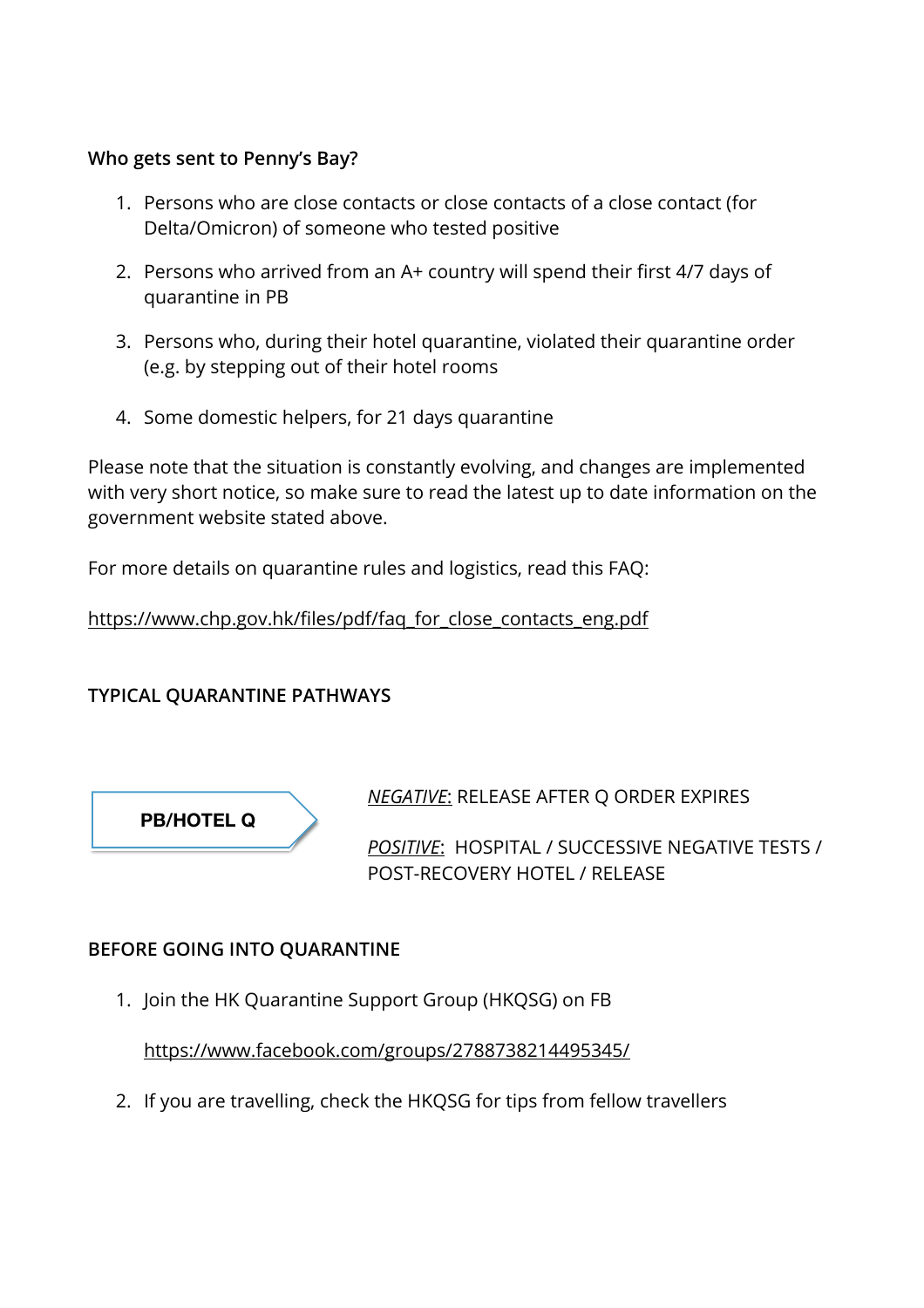3. If you are going to PB - prepare! Adequate preparation is key to a better experience. HKQSG has a tried and tested list of things to pack.

https://www.facebook.com/groups/2788738214495345/search/?q=penny%20b ay%20packing%20list

- 4. If you are part of a group being sent to PB, get in touch with others. There's strength in numbers.
- 5. Inform your employer and trusted friends about your situation; they may form your support system during this period.
- 6. Join PB support group on FB/WhatsApp
- 7. Join respective hotel WhatsApp groups/ Facebook groups These groups pass on a lot of information and resources (eg. exercise equipment, washing machines etc)

https://www.facebook.com/groups/2788738214495345/search/?q=HK%20Q%2 0Hotel%20WA%2FSignal%2FFB%20groups

A AMindset offers FREE Counselling for those in Quarantine Learn More: https://amindset.hk/quarantine

# **SO YOU'RE GOING TO PB…**

### Common reactions

1. "This is a violation of my rights! They can't do this to me!" *Fight or flight reaction*

### Potential strategy

Normalization: Hundreds of people have gone through the same situation over the past 2 years. Remember, this is a Hong Kong law. It is an offence to violate the quarantine order by refusing to comply. While some people have involved lawyers and their consulates in a bid to avoid quarantine, those efforts have been mostly futile. The sooner one accepts the situation, the better.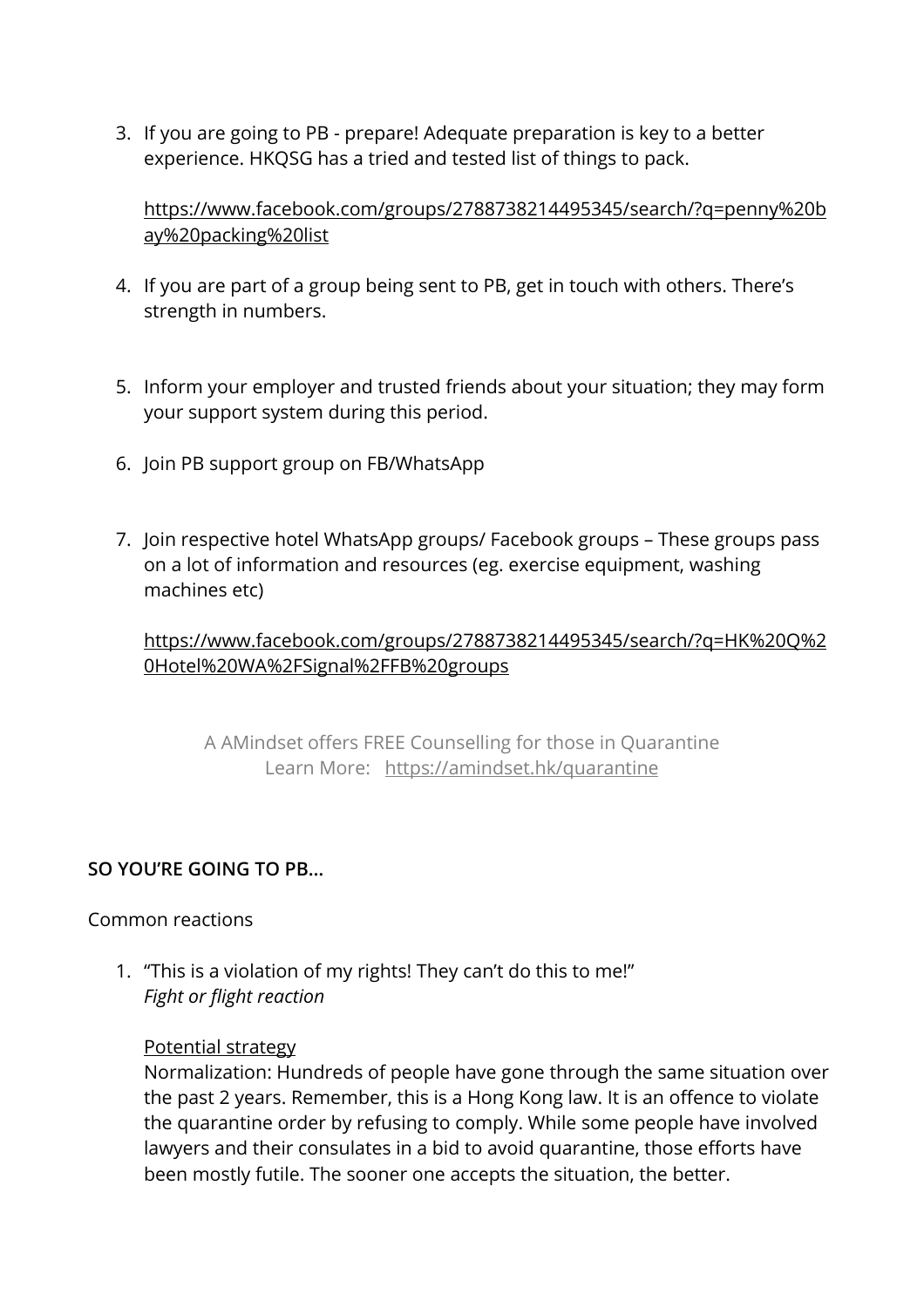2. "PB is a prison, it's inhumane!" *Exaggeration*

### Potential strategy

Aim to see something positive even in this grim situation: The frustration you feel is totally understandable, yet we ought to think that there is something good that can be taken out of it. People are there to be monitored should they become sick from their exposure to the Covid patient or should they be carrying a new variant. This is aimed at helping them get treatment promptly and avoid infecting others.

Get accurate information; know what to expect: PB is property adjacent to Disneyland (its entrance is next to the car park) specifically developed as a quarantine facility. There are no barb wires, no armed guards patrolling the property. No Squid Game-like announcements on speakers. Staff members are mostly genial.

There are hundreds of prefabricated housing units. Each two-story building has around 16 ensuite rooms; each unit is around 200 sq ft. Inside these units, the feel is of a basic college dorm room/backpacker hotel. There are two single beds, one table, one small flatscreen TV with local channels, a kettle, a hairdryer, a zip-up closet, a normal size bathroom (toilet, shower, faucet) with hot water, and A/C that doubles up as a heater on colder days. The room is clean. For perspective, this is about the same size as a standard room at a 3 star hotel (e.g. Best Western) or some HK 'micro-apartments. (Check out photos shared on HKQSG.)

Internet connections require a phone with data from which you can tether your devices. The PB staff provides free data SIM cards on request. A regular HK CSL phone with data will be able to play Netflix, YouTube, connect to a VPN, etc smoothly. Refrigerators may be provided for medical reasons.

Food is catered by Cathy Pacific's caterer so expect economy-class quality meals. Meal choices include Chinese, Western, Indian, and vegetarian.

The upside: Unlike a hotel room, the windows - front and back - can be opened any time for as long as you want! There is also plenty of natural light coming into your room. As the rooms open to a "courtyard", opening the door to slide your rubbish bag out can be refreshing.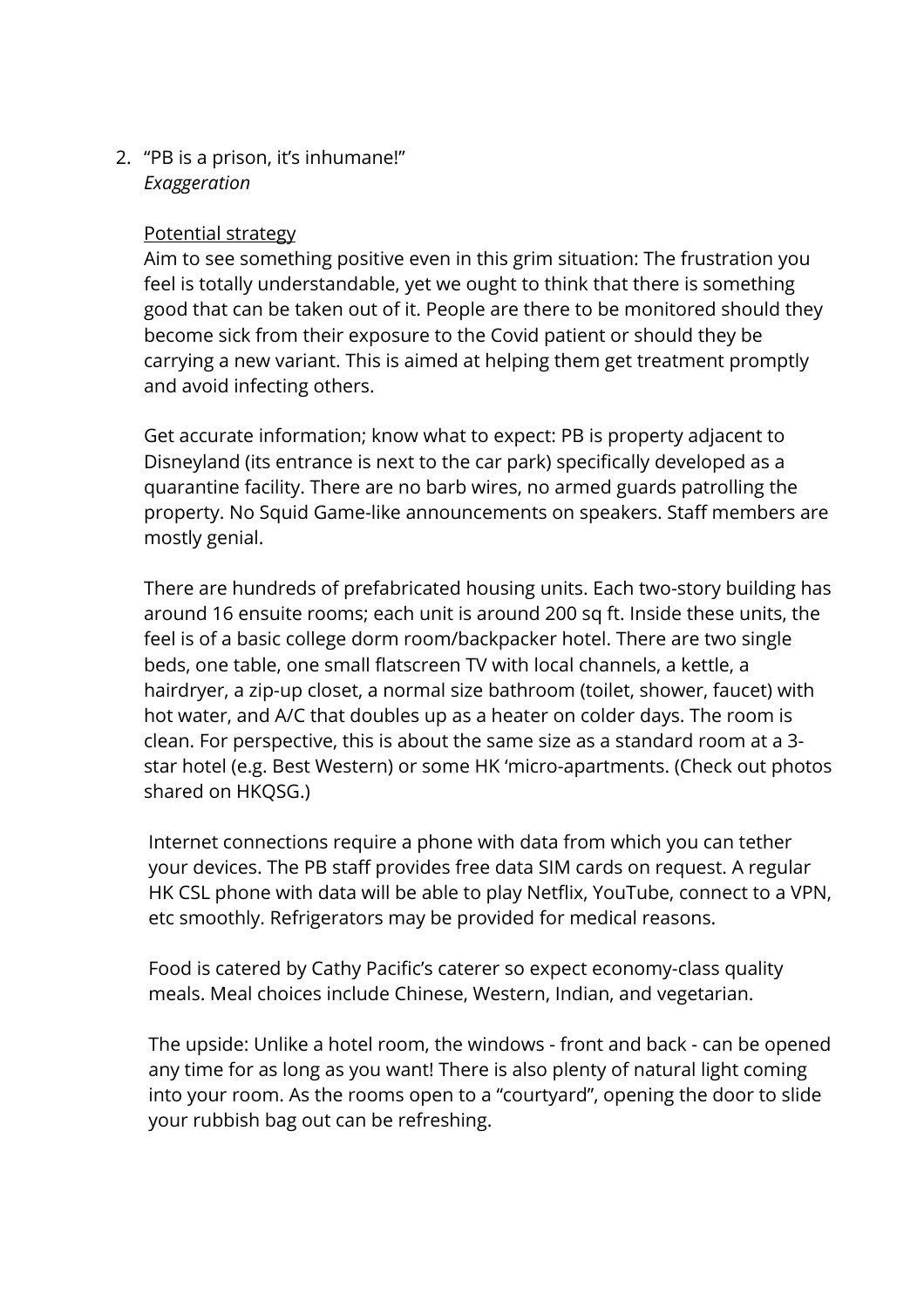Focus on what you can control: Make your stay more comfortable! Personalise the space. Consider bringing:

- Your best duvet, linen, towels, pillows, cushions, mats, a roll-up mattress
- A decorative item from home (a small lamp/child's lamp, fairy lights, a small plant, a small rug, play mat)
- Your favourite munchies (with long shelf life), arrange regular deliveries from family/friends of fruits and vegetables and other food items that do not require refrigeration.
- Items other people have brought to PB: a coffee maker, a musical instrument, a USB speaker, a small cooker (but be careful with this), essential oils diffuser, Nintendo Switch
- 3. "I can't cope with the isolation!" *Catastrophising, fortune telling*

#### Potential strategy

Mindset change: Hundreds of people have gone through this situation, they managed to cope, so can I!

Take it one day at a time and make the most of it. Follow a routine. Make a daily activity planner. Focus on your release day - each day is one day closer to freedom.

Set some weekly goals: do x more push-ups than the previous week, read one book per week, binge watch a show, clean up your computer storage, organise photos, tour a museum online, create and post a challenge… etc.

Have FaceTime with a friend or family member every day. Open your window and make friends with your neighbours - just shout or wave. Organize online happy hours to celebrate Q milestones. Make small talk with the staff who bring your food or do your swabs. They also feel isolated while working in PB.

Don't forget to exercise! You may move the beds to allow you to create your exercise space. You can also connect a Nintendo to the TV.

If you have any medical condition that requires close monitoring, a disability, a child with special needs, etc., communicate your needs to the CHP via the WhatsApp number they have provided or send a text to 2125 2600 (Quarantine Centre Taskforce of CHP). Sort this out immediately.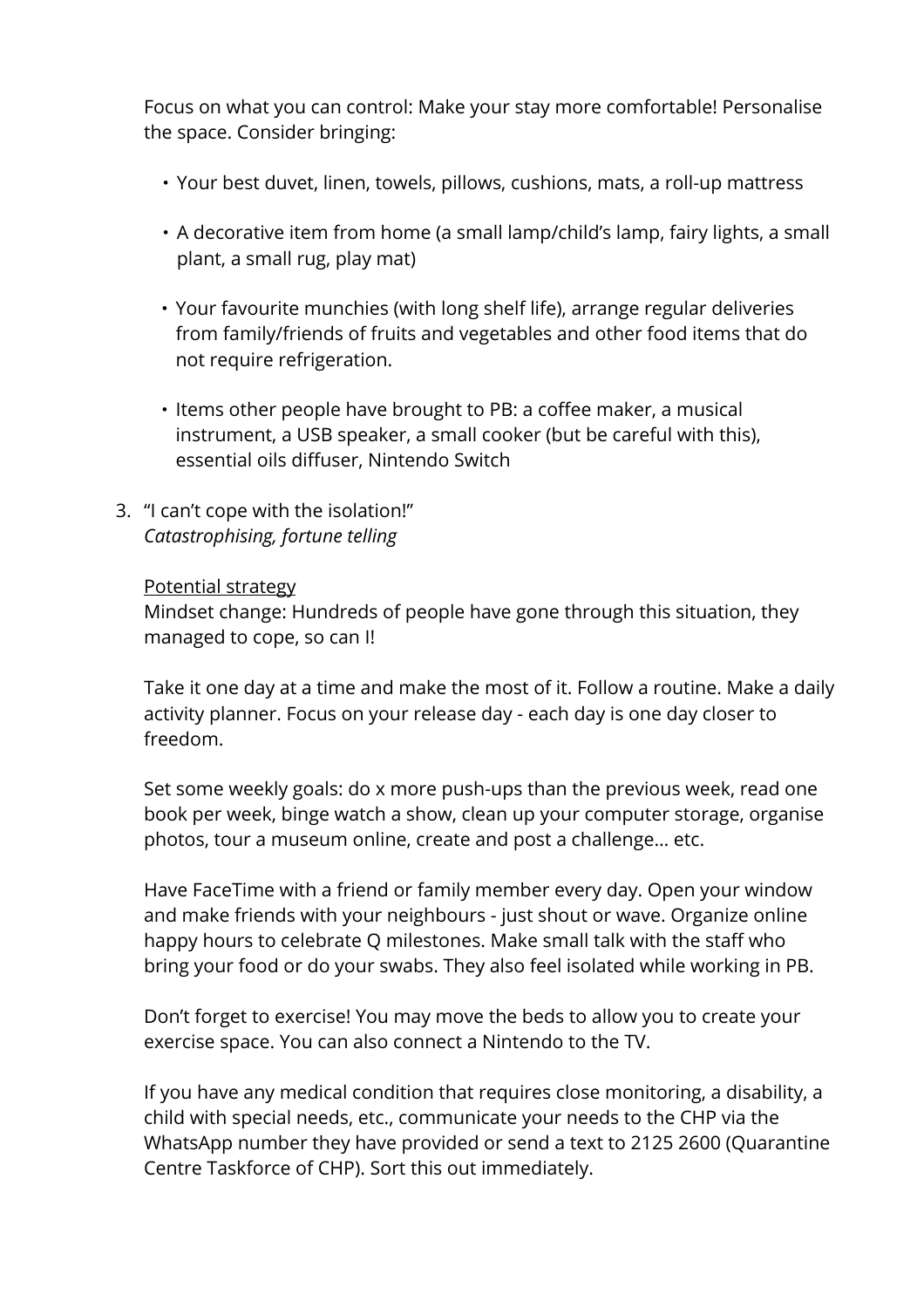Panic attacks: Breathing and visualization techniques. For example, download the guided breathing and visualization audio tracks here to your phone and activate. https://www.beyondblue.org.au/get-support/staying-well/relaxationexercises

Insomnia: Listen to guided meditation: For example:

### https://www.youtube.com/watch?v=MIr3RsUWrdo

Guided meditation for kids (and kids at heart):

# https://www.youtube.com/watch?v=XAgUMTexJVs&list=PL8snGkhBF7njO0Qvt E97AJFL3xZYQSGh5

Take note of previous PTSD that may be triggered by isolation.

4. "What/How will I tell my child(ren) that we're going into quarantine?"

# Potential strategy

Be mindful of mirroring. The child will sense if a parent is angry/agitated/fearful. If they think that you're going somewhere bad, that will set the tone for the whole experience. Carefully choose your words, children may associate words like "prison", "inmate" (which are often used by adults to describe quarantine) with something very scary.

Communicate according to the children's developmental age. Parents have "sold" the experience as a different kind of camp or as a long staycation. Give them a general idea of what to expect but offer an upside: "We might not be able to play with your friends in person while on staycation, but we can do online playdates…. Because we won't have any distractions, this is the best time to finish that Lego set or that book or watch the movie we never had a chance to see…. This is a special time with only mommy, remember that time we…(example). You will have your adventure another day with daddy too."

If a parent needs to accompany a child into quarantine, consider sending the parent who is likely to be more resilient. During the DBIS quarantine, most parents were quite engaged with their children, playing, coming up with daily challenges, staging online magic shows, exercises, etc. Those kids adjusted better to the situation as they lost track of time and of why they were there.

If a parent is going, but the children are not, communicate according to the children's developmental age. Use analogies. Reassure them that you are still available despite not being physically present. "Mom is going away for several days. It's like when I'm travelling. Unfortunately, you can't join me, but we can always keep connected via video call every day. We can still do things together, like reading a book before bedtime or playing but in a different way." Perhaps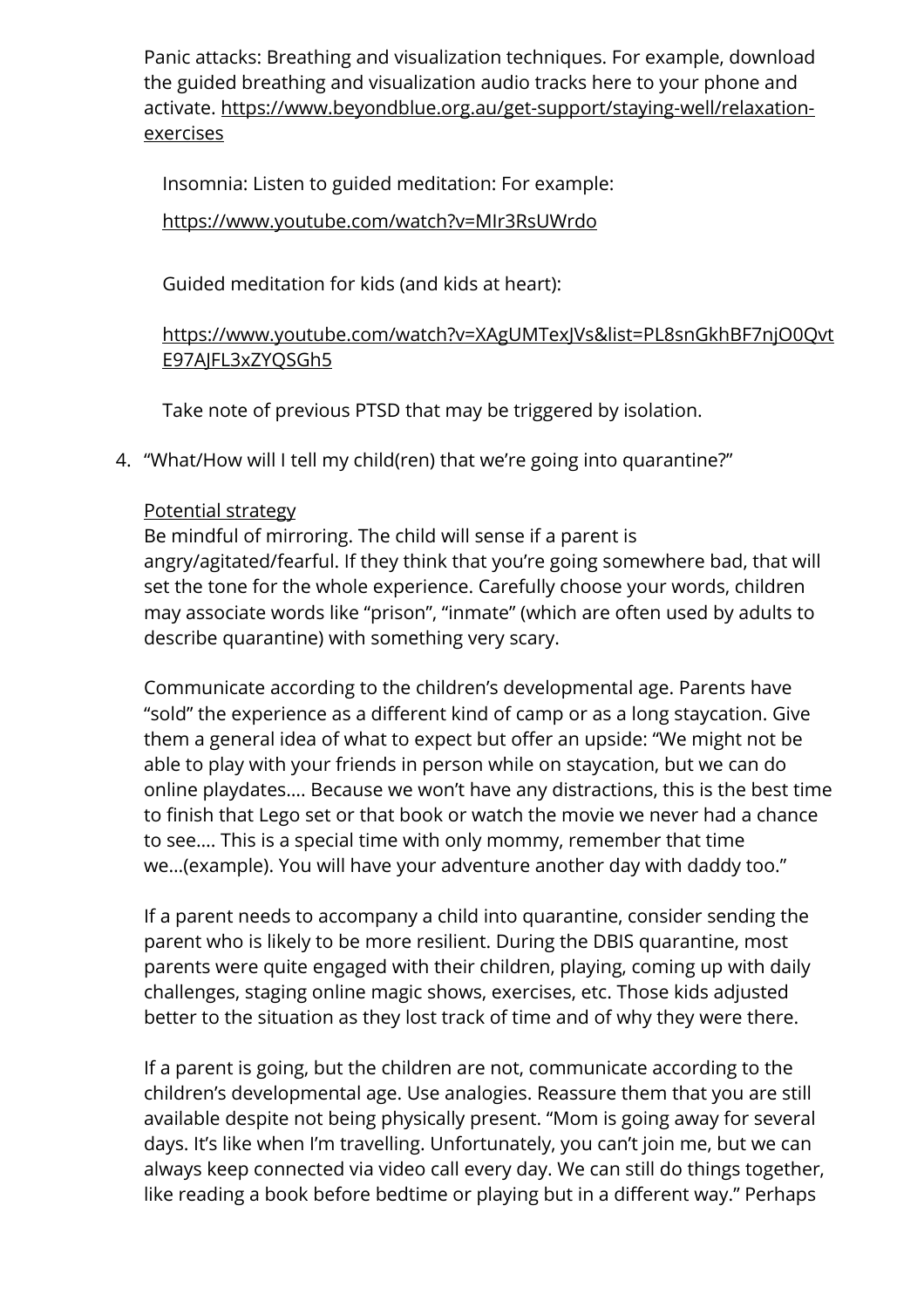leave them with a fun task/goal to do during your absence. Or offer a "reward" that they can look forward to when you're back.

5. "I can't cope alone with a baby/toddler!" *Catastrophising/Fortune telling*

#### Potential strategy

Change mindset: Taking care of a baby/toddler while in quarantine has its challenges. Plenty of moms have gone through this experience and managed, I've got this! Take it one day at a time and make the most of it.

Preparation is key to making quarantine bearable.

Pack the essentials, especially medicines for common ailments. However, don't over the top. Carry only what you can carry with a child in tow. There is no porter service at PB, you will have to carry your luggage up the steps if you're given a second storey room. Other items can be delivered to you by a family member/friend. It is also handy to have the contact details of your doctor or doctors who can do online consultations.

Pack or have delivered a regular supply of cheap art materials and toys. Ikea sells a long roll of paper for doodles. Living Plaza has all sorts of arts and crafts. BlueTac/clay is versatile.

Have fruits, vegetables that can be eaten raw like baby carrots, cucumbers, snacks, and treats delivered to you regularly. Your child may need the food they're used to.

Maintain a semblance of your daily routine. Say, 8 am breakfast & hygiene, 9 open the window and play "I spy"... Find the fun in the mundane.

If you have special needs, communicate them to the CHP via Whatsapp or to 2125 2600 (Quarantine Centre Taskforce of CHP). Sort this out as soon as possible.

6. "Omg, my whole family is being separated!"

### Potential strategy

See #4 and #5. There are a few family rooms/rooms for the mobility impaired. Communicate with the CHP immediately to request for this type of accommodation. Depending on the size of your family, you may be split into two or more rooms (one adult must stay with children).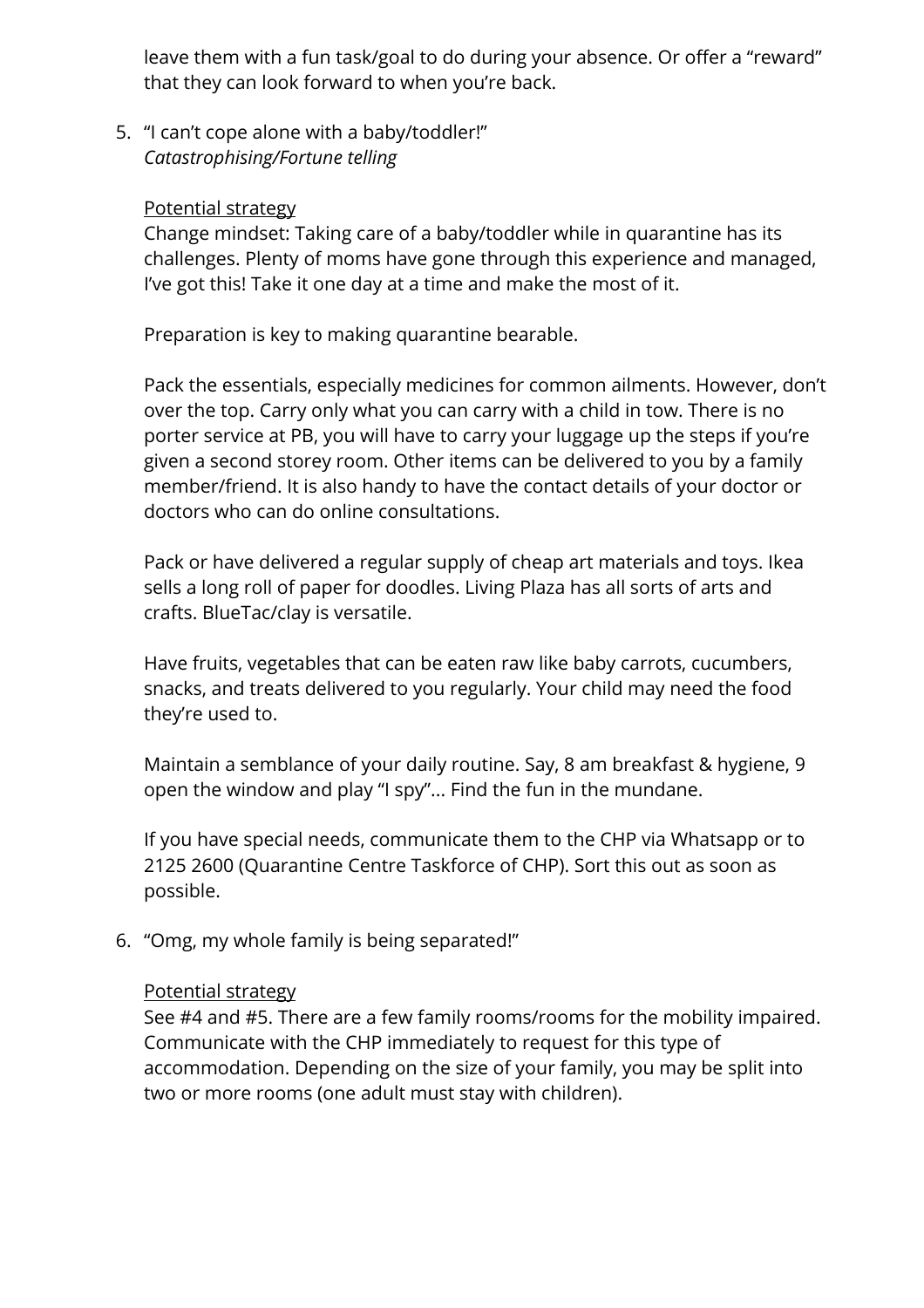### **HOTEL QUARANTINE**

- 1. Make the space your own move the furniture around to maximize your space! Space is scarce in hotel rooms, but try to make the space your own, it's your home for the next 14/21 days
- 2. Make a countdown timetable/schedule. This is great for keeping track of your swab test dates as well as being able to plan activities throughout your quarantine.
	- Some suggestions: Scheduling video calls with friends or family (Someone in quarantine started a "21 chats for 21 days" where they connected with friends/ family and acquaintances' throughout quarantine- does not have to be long, 15 mins/ 30 mins etc!)
	- Scheduling mundane tasks eg, making the bed (making a hotel bed is notoriously difficult (no fitted sheets) but it is very satisfying to complete! Clean sheets and a sense of accomplishment! (YouTube has tutorials)

# **WHILE IN QUARANTINE**

- 1. "I'm feeling the blues/My depression is back."
	- Activity planning: Stick to a routine. Account for each hour of your day from waking up to bedtime.
	- Have daily Facetime/video calls with family members/friends, even workmates
	- Goal setting: Set up some weekly SMART goals e.g. I will do 30 mins of calisthenics every day.
	- Be forward-looking one more wake up means one less day in quarantine
	- Make friends open your front window and if you see someone doing the same in the building across, wave, shout and say hello. The other person is likely to appreciate it. If you're part of a group, organize online happy hours.
	- Meditate for a good night's sleep. Lay off the caffeine.
	- If on prescription medication, continue to take them and let CHP know if medication is running low.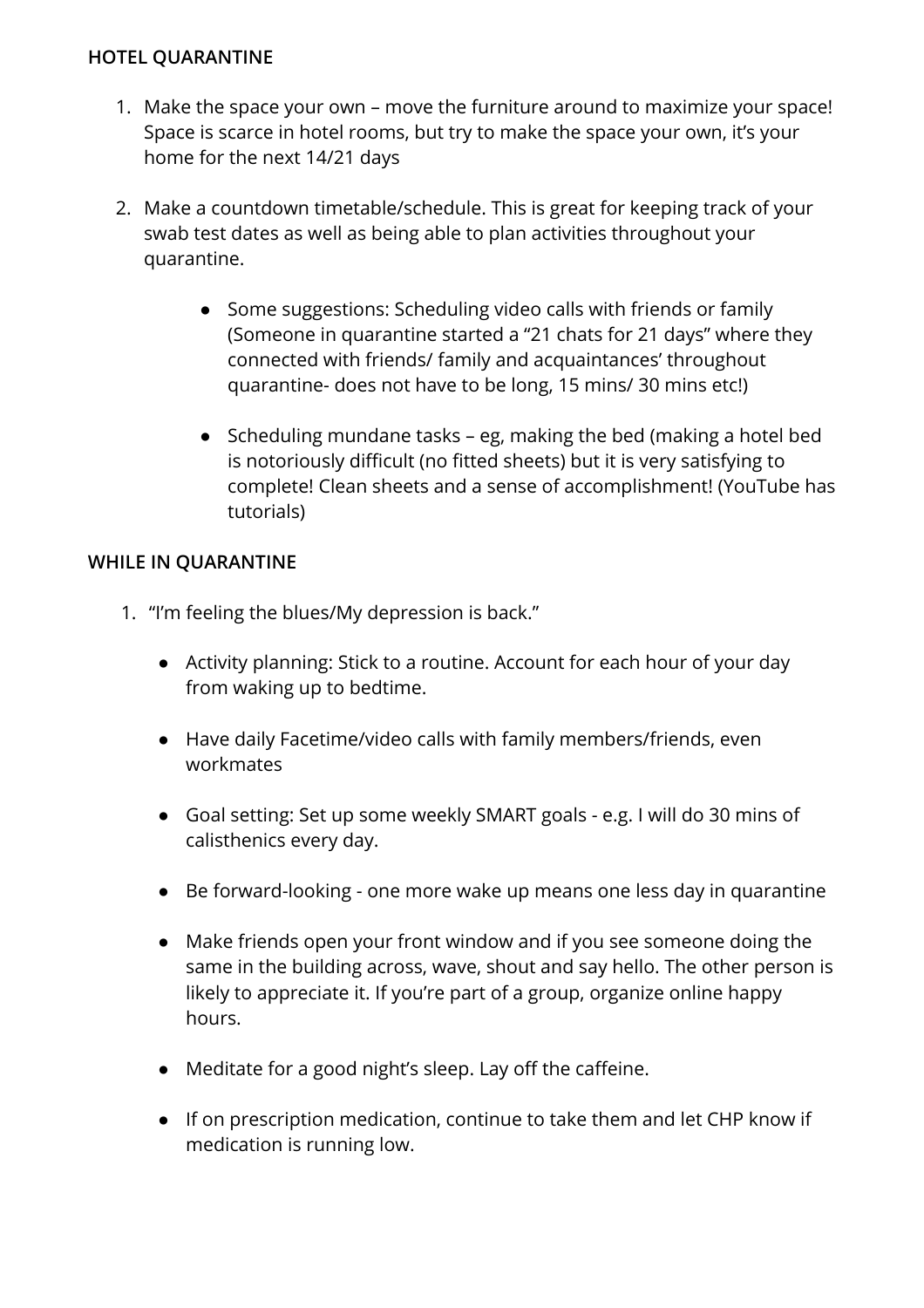- 2. Panic attacks
	- Stabilize yourself by using Breathing and visualization exercises. See #3
	- Identify the triggers and mitigate them
- 3. "I can't do this anymore (having a breakdown)"
	- Stabilize: Breathing and visualization exercises
	- Break down what's difficult, address one issue at a time
- 4. "I miss my family so much"
	- Have daily Facetime/video calls with family members
	- Do something with them watch the same show (synchronized) while staying on a video call
	- Do something for them online errands, make them a hand-crafted gift from quarantine
	- $\bullet$  Celebrate with them day 5, day 10, etc.
- 5. Blaming self/someone for the situation
	- It may take some time and require an effort, yet the best is to accept that you are where you are. "Should haves" can't undo what has happened. No use in blaming others.
	- Focus on your release day. One day at a time and make the most of it.
- 6. Positive test
	- Those who test positive are normally taken to the North Lantau Infection Control Centre (HKICC)
	- Acceptance is key.
	- Avoid #5
	- HKICC is built specifically to treat Covid patients. HK has an exemplary track record in treating Covid patients. As in any other hospital anywhere in the world, patience and being polite go a long way.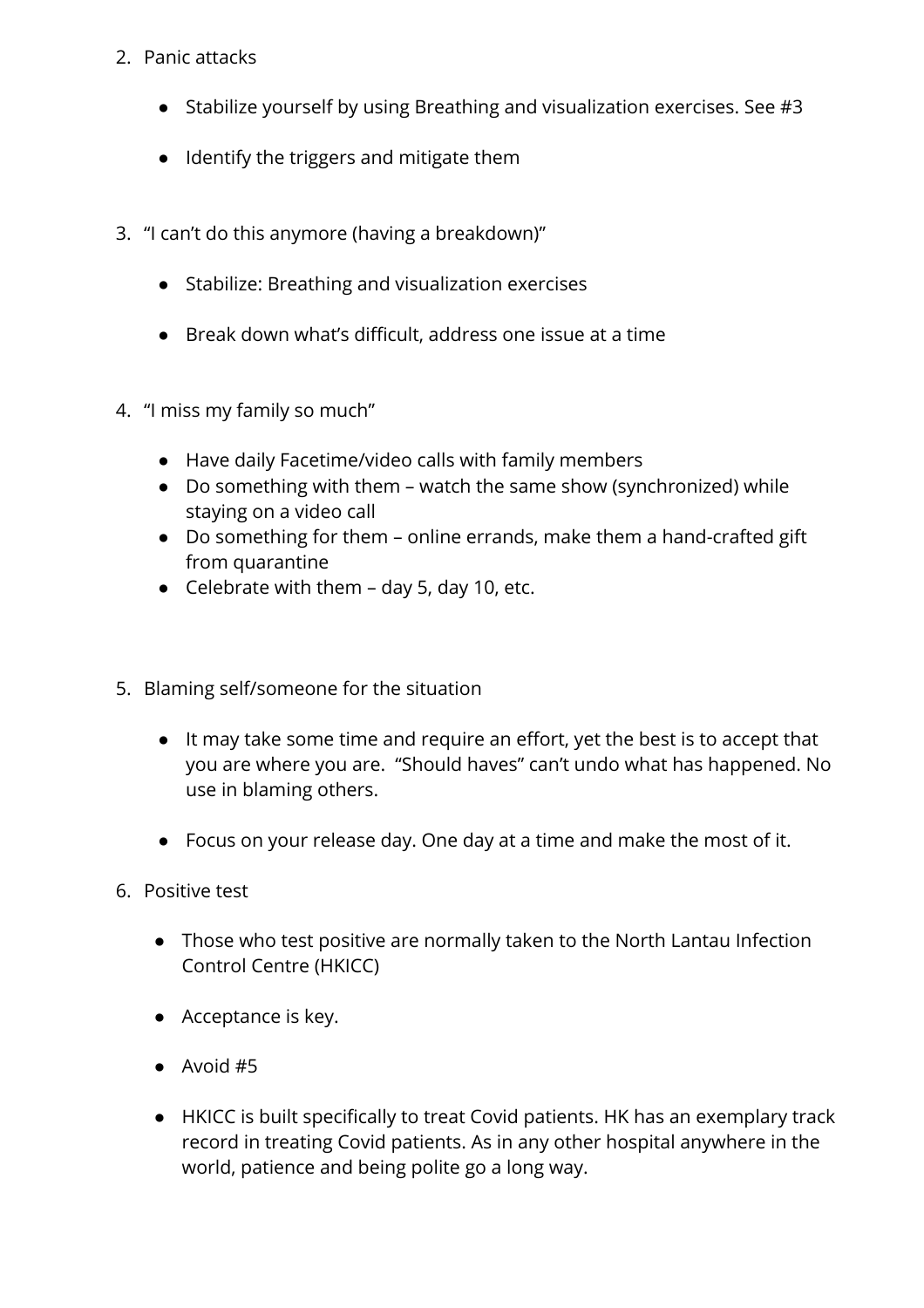- Follow potential strategies above as appropriate
- A parent can accompany a baby/toddler in the hospital. Raise the issue with CHP immediately.
- If feeling physically unwell in hotel quarantine call DOH hotline 2125 1999. Be persistent.

### **AFTER QUARANTINE**

- **1.** Having a hard time readjusting to the real world
	- Focus on the positive: Freedom! Good health! Family and friends!
	- Spend time in nature to get more fresh air, embrace space and mobility
	- Eat healthily
	- Give it time
	- Get some post-quarantine counselling at AMindset!
	- Let yourself slowly readjust- you may even want to keep to the routine created in quarantine
- 2. Kids
	- Make the end of your quarantine a happy milestone
	- Resume pre-quarantine routine or slowly transition from quarantine routine
	- Re-explore the outside world together see what's new in the neighbourhood, go to your favourite restaurant, etc.
	- Seek help if your child is having a challenging time after quarantine (nightmares, behavioural change, etc.)

AMindset offers FREE Counselling for those in Quarantine Learn More: https://amindset.hk/quarantine